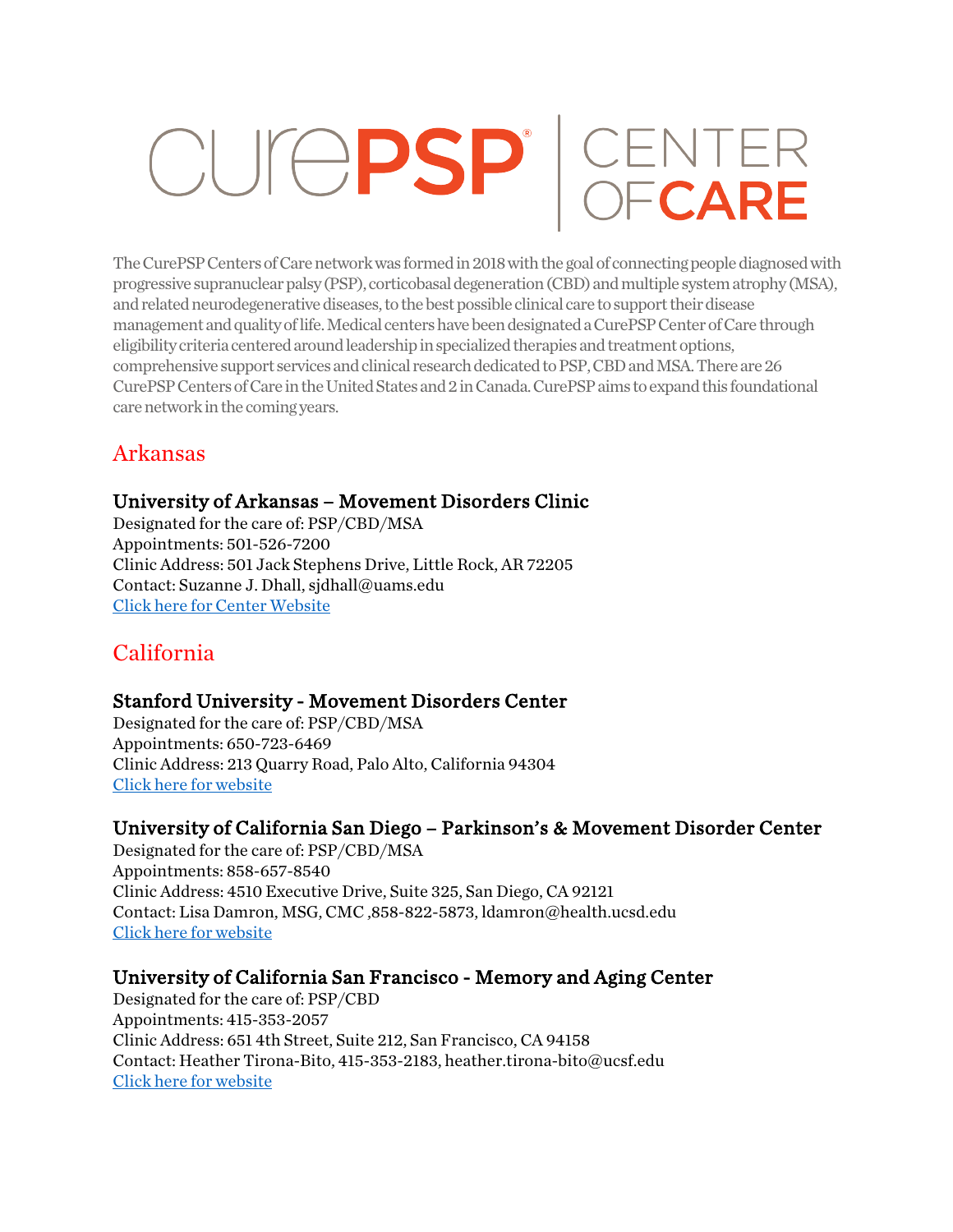# Florida

## University of Florida Health - Norman Fixel Institute for Neurological Diseases

Designated for the care of: PSP/CBD/MSA Appointments: 352-294-5400 Clinic Address: 3009 SW Williston Road, Gainesville, FL 32608 Contact: Melissa Himes, melissa.himes@neurology.ufl.edu Click here for website

## University of South Florida - Ataxia and Movement Disorders Center

Designated for the care of: PSP/CBD/MSA Appointments: 813-974-5909 Clinic Address: USF Morsani Center 13330 USF Laurel Drive, Tampa, FL 33612 Contact: Mary Freeman, LPN, 334-714-3457 Click here for website

# Illinois

## Northwestern University - Parkinson's Disease and Movement Disorders Center

Designated for the care of: PSP/CBD/MSA Appointments: 312-695-7950 Clinic Address: 259 E Erie Street, Suite 1900, Lavin Family Pavilion, Chicago, IL 60611 Contact: Emily Zivin, MSW, LCSW, 312-926-8048 Click here for website

## University of Chicago Medicine - Department of Neurology

Designated for the care of: PSP/CBD/MSA Appointments: 773-702-6222 Clinic Address: Duchossois Center for Advanced Medicine (DCAM), Hyde Park 5758 S. Maryland Avenue, Chicago, IL 60637 Contact: move@uchicago.edu Click here for website

## Rush University - Medical Center

Designated for the care of: PSP/CBD/MSA Appointments: 312-563-2900 Clinic Address: 1725 W. Harrison Street Suite 755, Chicago, IL 60612 Contact: Lisa Franklin, Lisa\_franklin@rush.edu, 312-942-7319 Click here for website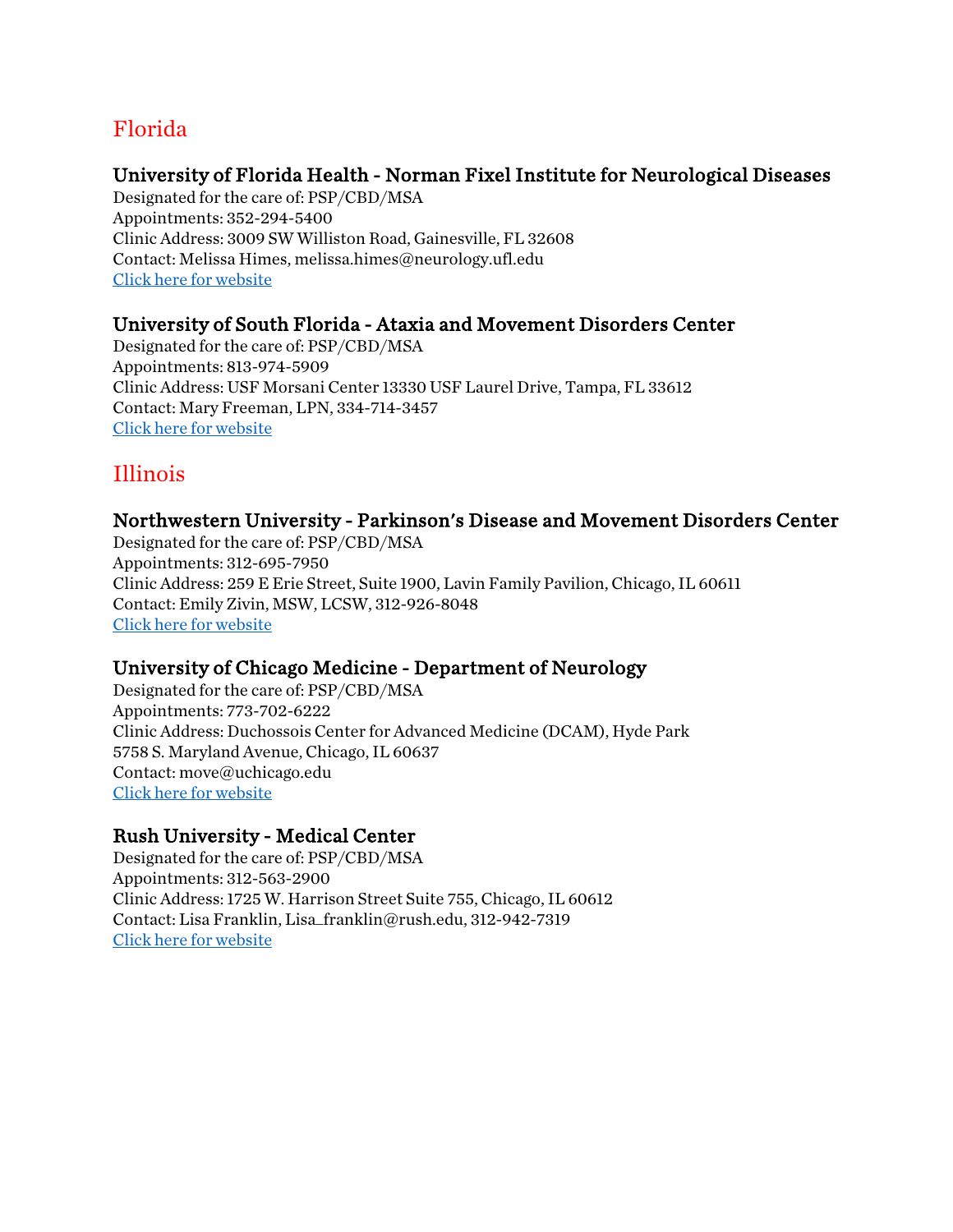# Maryland

## Johns Hopkins - Atypical Parkinsonism Center

Designated for the care of: PSP/CBD/MSA Appointments: 410-550-5624 Clinic Address: 4940 Eastern Avenue, Building 301, Baltimore, MD 21224 Contact: Kecia Garrett, kgarret8@jhmi.edu Click here for website

**Massachusetts** 

## Lahey Hospital and Medical Center

Designated for the care of: PSP/CBD Appointments: 781-744-1270 Clinic Address: 41 Mall Road, Burlington, MA 01805 Contact: Pritika Patel, 781-744-5224 Click here for website

## Massachusetts General Hospital - Department of Neurology

Designated for the care of: PSP/CBD Appointments: 617-726-5532 Clinic Address: 55 Fruit Street, WACC 835, Boston, MA 02114 Contact: Anne-Marie Wills, awills@mgh.harvard.edu Click here for website

## Minnesota

## Mayo Clinic - Department of Neurology

Designated for the care of: PSP/CBD/MSA Appointments: 507-284-4006 Clinic Address: 200 First Street SW, Rochester, MN 55905 Contact: Farwa Al, ali.farwa@mayo.edu Click here for website



## University of Minnesota - Department of Neurology

PSP/CBD/MSA Appointments: 612-626-6688 Clinic Address: M Health Neurology Clinic, 909 Fulton Street, SE CJ 2121, Minneapolis, MN 55455 Contact: Eric Maurer, emaurer@umn.edu Click here for website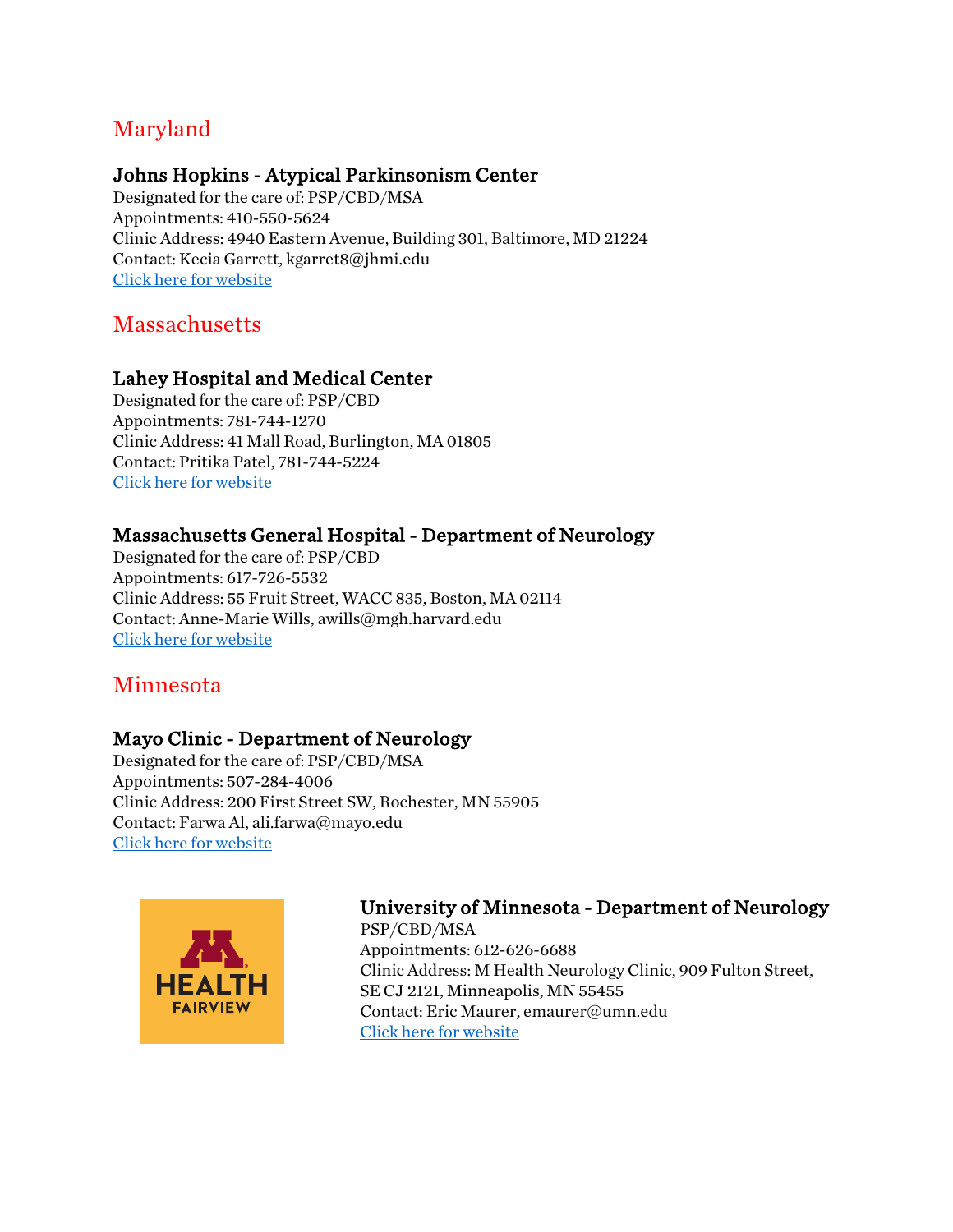## Michigan

#### Michigan State University -Movement Disorders Clinic

Designated for the care of: PSP/CBD/MSA Appointments: 517-353-8122 Clinic Address: 804 Service Road, East Lansing, MI 48824 Contact: Referals Specialist, 517-884-2264 Click here for website

## Nevada

## Cleveland Clinic Lou Ruvo Center for Brain Health

Designated for the care of: PSP/CBD/MSA Appointments: 702-483-6000 Clinic Address: 888 W Bonneville Avenue, Las Vegas, NV 89106 Contact: Ruth Almen, almenr2@ccf.org, 702-483-6054 Click here for website

## New York



DEPARTMENT OF NEUROLOGY

## Columbia University - Neurological Institute and Irving Medical Center

Designated for the care of: PSP/CBD/MSA Appointments: 646-426-3876 Clinic Address: 710 W 168th Street, New York, NY 10033 Contact: movementdisorders@columbia.edu Click here for website

## NYU Langone - Marlene and Paolo Fresco Institute for Parkinson's and Movement Disorders

Designated for the care of: PSP/CBD/MSA Appointments: 212-263-4838 Clinic Address: 222 E. 41st Street, Fl 13 New York, NY 10017 Click here for website

## North Carolina

## University of North Carolina at Chapel Hill - Movement Disorders Center

Designated for the care of: PSP/CBD/MSA Appointments: 984-974-4401 Clinic Address: 300 Meadowmont Village Circle, Suite 202, Chapel Hill, NC 27517 Contact: Maggie Ivancic, MSW, LCSWA, 919-843-1657, mivancic@neurology.unc.edu Click here for website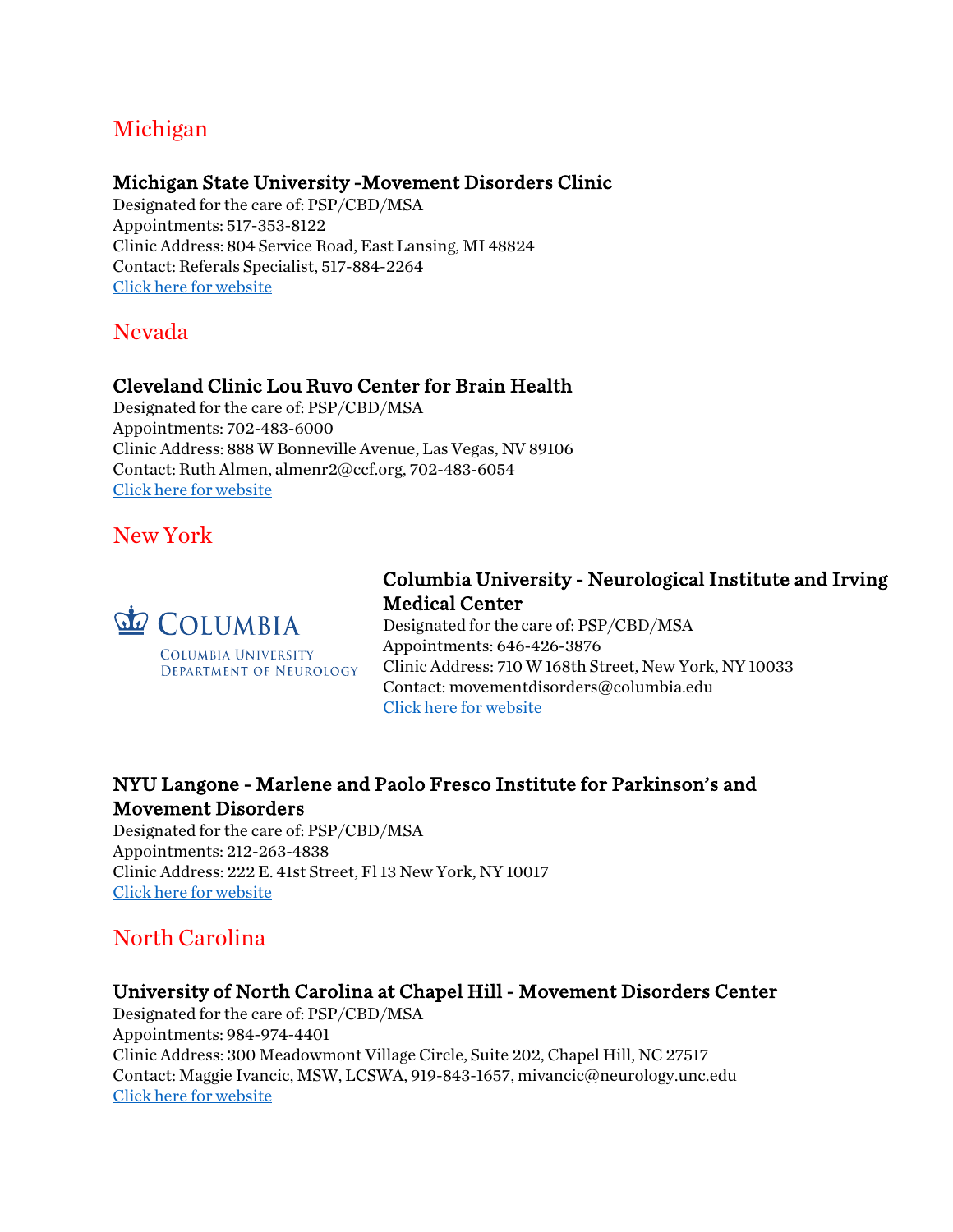## Ohio

#### Cleveland Clinic

Designated for the care of: PSP/CBD/MSA Appointments: 216-636-5860 Clinic Address: 9500 Euclid Avenue S2, Cleveland, OH 44195 Click here for website

## Oregon



## OHSU – Parkinson's Center & Movement Disorders Program

Designated for the care of: PSP/CBD Appointments: 503-494-7231 Clinic Address: 3303 S. Bond Avenue, Center for Health & Healing, Building 1, Eighth Floor, Portland OR 97239 Contact: pco@ohsu.edu Click here for website

# Pennsylvania

## University of Pennsylvania - Parkinson's and Movement Disorders Center

Designated for the care of: PSP/CBD/MSA Appointments: 215-829-6500 Clinic Address: 330 S 9th Street, Philadelphia, PA 19107 Contact: Suzanne Reichwein, 215 829-7273 Click here for website

## South Carolina

## Medical University of South Carolina - Department of Neurology, Movement Disorders Program

Designated for the care of: PSP/CBD/MSA Appointments: 843-792-3223 Clinic Address: 135 Rutledge Avenue, Charleston, SC 29425 Contact: Nicole Cool, 843-792-7859, cool@musc.edu Click here for website